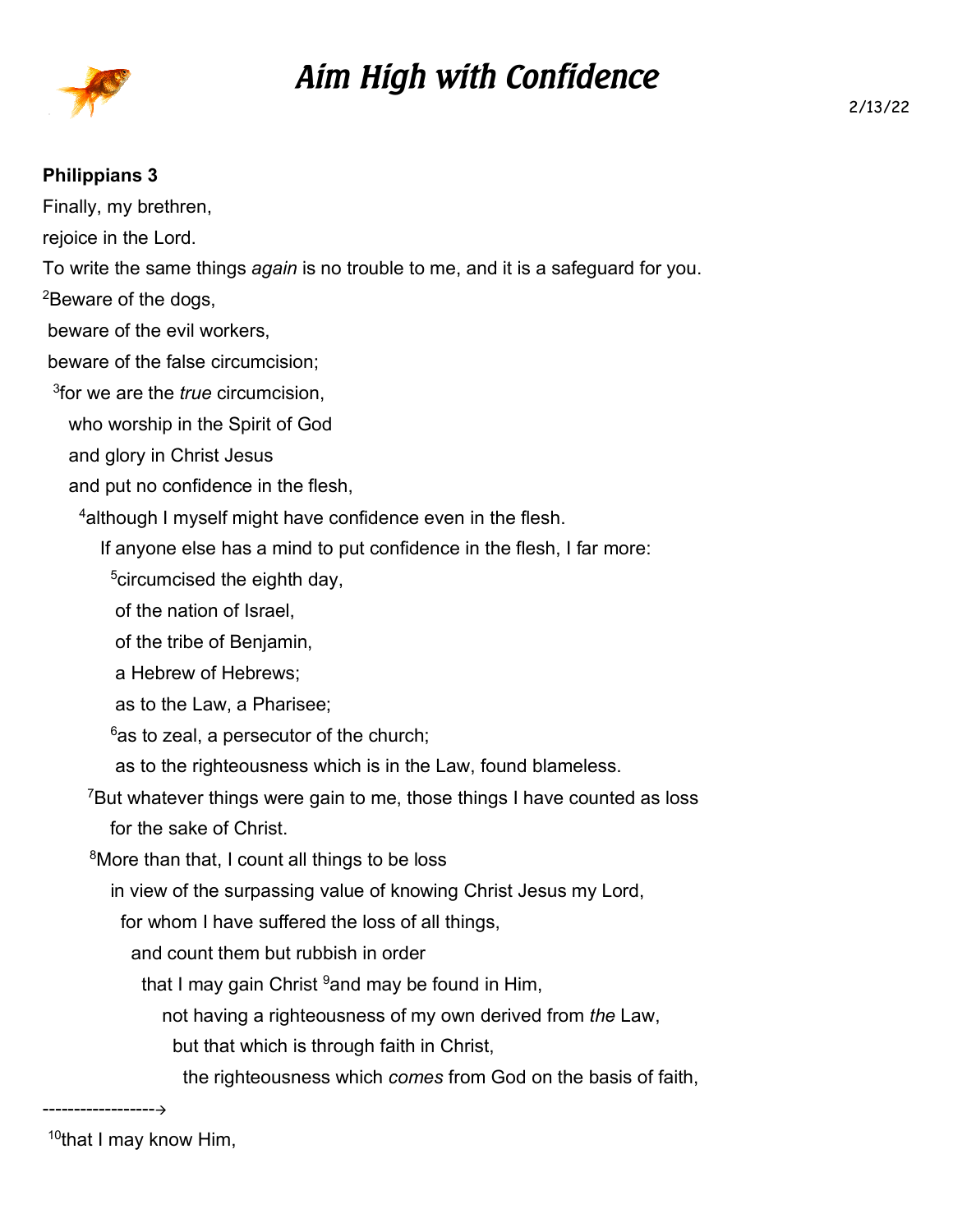and the power of His resurrection

and the fellowship of His sufferings,

being conformed to His death;

<sup>11</sup>in order that I may attain to the resurrection from the dead.

<sup>12</sup>Not that I have already obtained *it*, or have already become perfect,

but I press on in order that I may lay hold of that

for which also I was laid hold of by Christ Jesus.

<sup>13</sup>Brethren, I do not regard myself as having laid hold of *it* yet;

but one thing *I do*:

forgetting what *lies* behind

and reaching forward to what *lies* ahead,

<sup>14</sup>I press on toward the goal for the prize of the upward call of God in Christ Jesus.

 $15$ Let us therefore, as many as are perfect, have this attitude;

and if in anything you have a different attitude, God will reveal that also to you;

<sup>16</sup>however, let us keep living by that same *standard* to which we have attained.

<sup>17</sup>Brethren, join in following my example,

and observe those who walk according to the pattern you have in us.

 $18$ For many walk, of whom I often told you, and now tell you even weeping,

*that they are* enemies of the cross of Christ,

<sup>19</sup>whose end is destruction,

whose god is *their* appetite,

and *whose* glory is in their shame,

who set their minds on earthly things.

 $20$ For our citizenship is in heaven.

from which also we eagerly wait for a Savior, the Lord Jesus Christ;

 $21$ who will transform the body of our humble state

into conformity with the body of His glory,

by the exertion of the power that He has

even to subject all things to Himself.